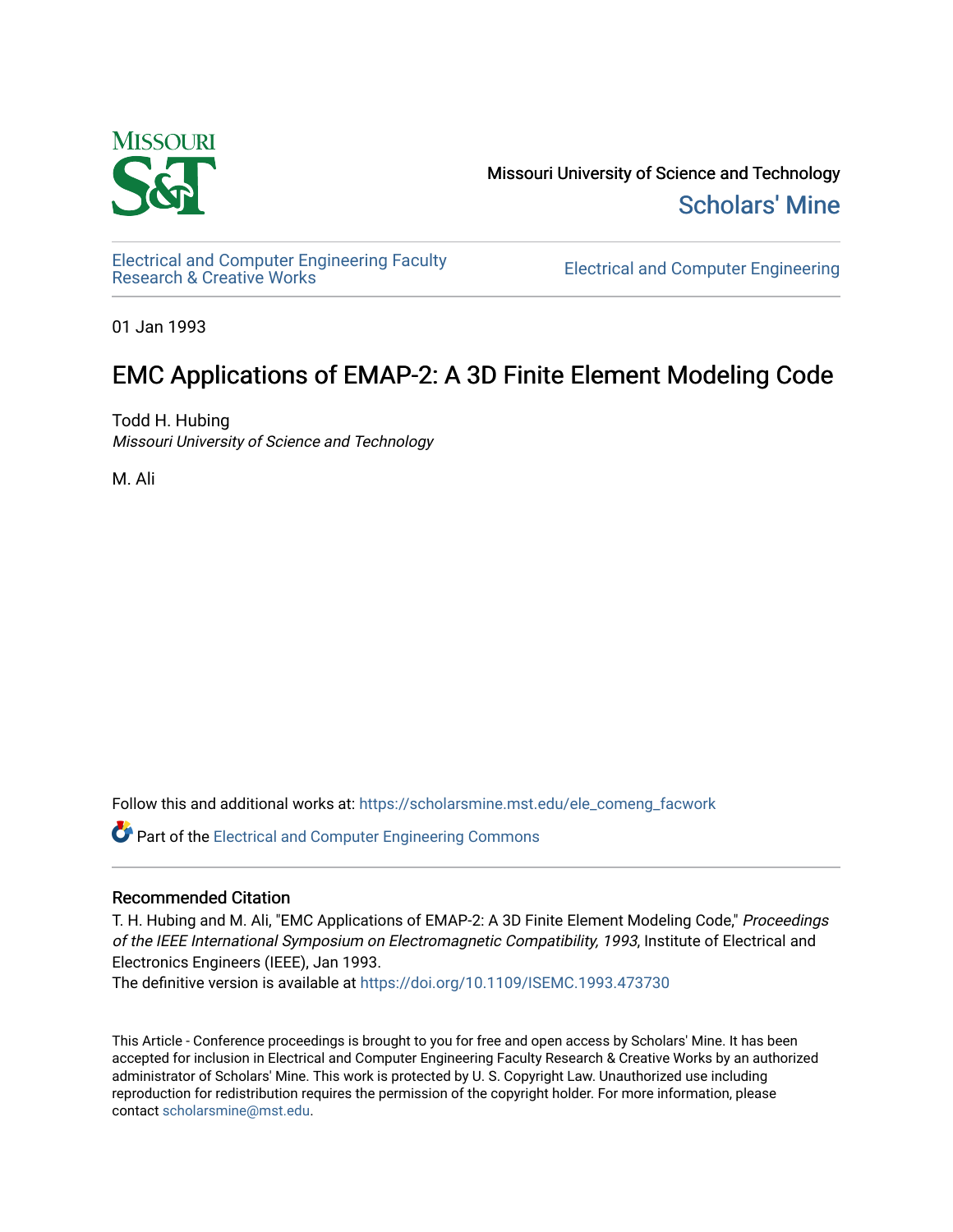# **EMC APPLICATIONS OF EMAP-2: A 3D FINITE ELEMENT MODELING CODE**

Todd Hubing and Mohammad Ali University of Missouri-Rolla Rolla, Missouri 65401

#### **Abstract**

EMAP-2 is a 3D finite element modeling code that can be used to model simple printed circuit board configurations. It is a true full-wave field solver designed to be used for education or research. EMAP-2 is written in the C programming language and the source code is available at no charge. This paper describes the code, its capabilities, and its limitations. Two examples illustrate how the code may be applied to problems of particular interest to EMC engineers.

## **Introduction**

EMAP-2 (ElectroMagnetic Analysis Program, version 2) is a three-dimensional finite element modeling code that can solve for the field distribution in a variety of bounded, 3-dimensional geometries. It is relatively easy to learn to use and it is distributed in source code form. Although EMAP was designed **as** an education and research tool, it also has practical applications for the EMC engineer.

EMAP-2 is not intended to compete with commercial finite element modeling codes. It does not have a sophisticated mesh generator, graphical output, or unlimited technical support. Its primary strengths are ease-of-use, modest resource requirements, and accurate modeling of simple three-dimensional configurations over a wide range of frequencies.

EMAP-2 employs the Galerkin finite element formulation described in papers by Paulsen and Lynch [ 1,2]. It is written in the C programming language and can be compiled and run on PCs, workstations, or mainframes. There is also a parallel version of EMAP that is designed to run on the Intel hypercube platform. EMAP-2 is available by anonymous ftp from *emclab.ee.umr.edu.* It can be freely copied or distributed in unmodified form. A description and comparison of the EMAP-2 code with EMAP-I (a similar code employing a variational method) can be found in [3].

### **Code Structure**

EMAP-2 is a nodal finite element modeling code that **uses** first-order tetrahedral elements. Nodal finite element techniques generate smaller solution matrices and are easier to work with in terms of input and output than vector finite element techniques. On the other hand, nodal techniques require special handling at the interface between two media, which is unnecessary when using vector finite element techniques employing edge elements.

EMAP-2's finite element mesh is defined on a cartesian grid using brick-shaped elements (hexahedra). The EMAP code automatically subdivides each hexahedron into five tetrahedra **as** shown in Figure **<sup>1</sup> (41.** Linear functions of electric field strength with unknown coefficients at each node are the basic building blocks of the finite element solution. A matrix equation relating constants derived from the fixed (or constrained) node coefficients to linear functions of the unconstrained node coefficients is derived using the procedure outlined in the following section.

A flowchart outlining the basic structure of the EMAP-2 code is provided in Figure 2. Specific subroutines are assigned to each task in the chart. A brief description of each subroutine is provided below:

Read-InputData(): Reads the data input file and initializes variables.

- Count-HexaHedron-Number(): Calculates the number of hexahedra and number of global nodes.
- Assign\_Global\_Coordinates(): Assigns to each node a global coordinate  $(x,y,z)$  and stores the result in the array Mesh-NodeCord[].
- Assign\_Hexahedron\_NodeNumber(): Assigns a unique global node number to each vertex of every hexahedra and stores the result in the array HexHed[].
- HexaHedra-SubDivision-l(): Divides a hexahedra into *5* tetrahedra and assigns node numbers based on connectivity. Node numbers are stored in the array tetmod[].
- Find-Volume-Determinant(): Calculates the volume determinant of the specified tetrahedron
- Find-CoFactor(): Calculates the cofactors of the specified tetrahedron matrix
- TetraHedron\_Submatrix(): Calculates the tetrahedral matrix coefficients (12 X 12 matrix).
- HexaHedron-Matrix(): Assembles the hexahedron matrix.
- $\bullet$  HexaHedron\_Link\_1(): Defines how the hexahedra nodes are connected.
- Find-Global\_Matrix(): Assembles the global matrix exploiting the sparsity to reduce the memory required.
- Partition-Global-Matrix(): Partitions the global matrix and applies boundary conditions. Prepares a matrix equation of the form Ax=B.
- Band\_Matrix\_Solver(): Solves the linear system of equations. Currently this is done using an LU-decomposition technique optimized for sparse, banded matrices..
- Print\_Output(): Formats and prints the electric field coefficients at each node.



Figure 1: Division of hexahedron into *5* tetrahedra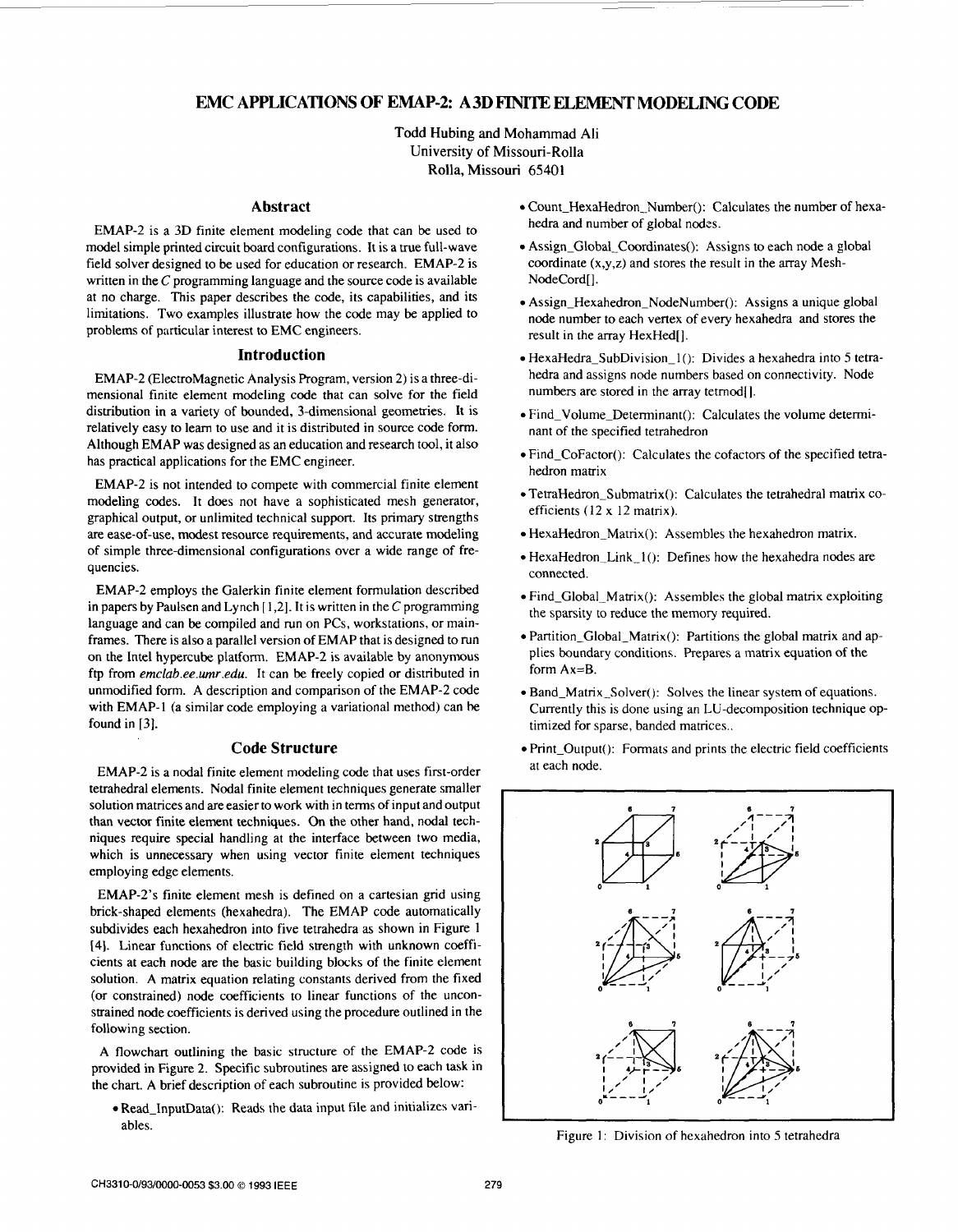

Figure 2: Flowchart for the EMAP-2 code

## **EMAP-2 Formulation**

EMAP-2 does not employ a variational method like most finite element modeling techniques. Instead it applies a Galerkin method **to** solve a modified form of the vector Helmholtz equation introduced by Paulsen and Lynch **131.** The modified form includes a term which explicitly enforces the condition that  $\nabla E$  must be 0 in a homogeneous medium,

$$
\nabla \times \left( \frac{1}{j \omega \mu} \nabla \times \mathbf{E} \right) - \nabla \left( \frac{1}{j \omega \mu \varepsilon} \nabla \cdot \varepsilon \mathbf{E} \right) + j \omega \varepsilon \mathbf{E} = 0 \tag{1}
$$

The expanded weak form of this equation used by the EMAP-2 code can be written as,

$$
<\frac{1}{j\omega\mu}\left(\nabla\times\boldsymbol{E})\times\nabla\phi_{i}\right.> +<\frac{1}{j\omega\mu\epsilon}(\nabla\cdot\boldsymbol{\epsilon}\boldsymbol{E})\,\nabla\phi_{i}\left.>\right. +\right. =0\,\,\big(2\big)
$$

where < and > indicate integration over the problem domain. **vi** are the basis functions associated with the Galerkin procedure (in this case the linear field distribution associated with each finite element). Expanding  $E$  in terms of weighting functions  $\varphi_j$  such that,

$$
E = \sum_{j=1}^{N} E_j \varphi_j
$$
 (3)

and substituting for the electric field in Equation **1,** results in an expression that can be written in matrix form as  $A_{ij}E_j = 0$  where,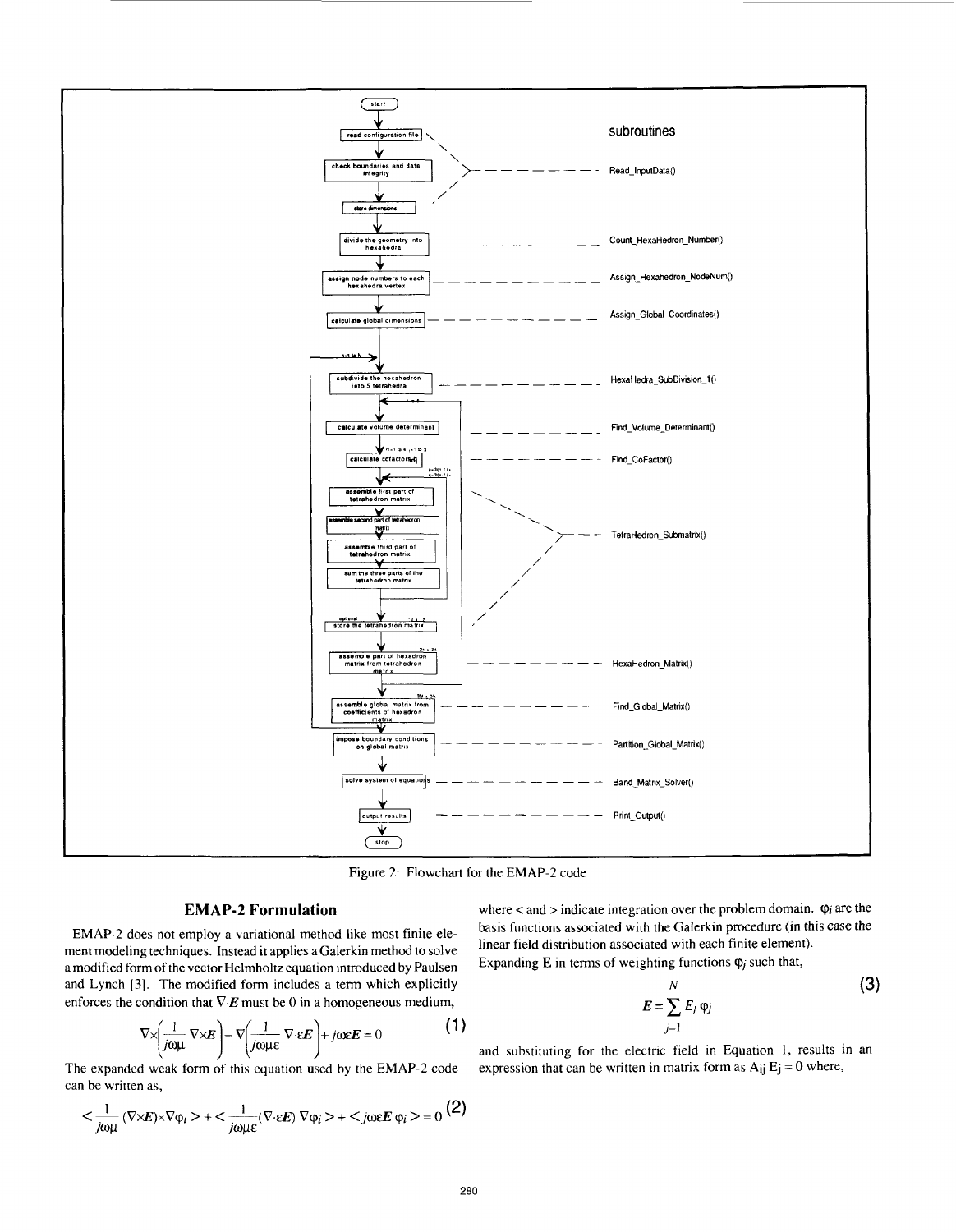$$
A_{ij} = \begin{bmatrix} <\frac{\delta \varphi_j \delta \varphi_i}{\delta x} + \frac{\delta \varphi_j \delta \varphi_i}{\delta y} + \frac{\delta \varphi_j \delta \varphi_i}{\delta z} - k^2 \varphi_j \varphi_i > & <\frac{\delta \varphi_j \delta \varphi_i}{\delta x} + \frac{\delta \varphi_j \delta \varphi_i}{\delta y} & <\frac{\delta \varphi_j \delta \varphi_i}{\delta x} \\ < & <\frac{\delta \varphi_j \delta \varphi_i}{\delta y} + \frac{\delta \varphi_j \delta \varphi_i}{\delta x} > & <\frac{\delta \varphi_j \delta \varphi_i}{\delta x} + \frac{\delta \varphi_j \delta \varphi_i}{\delta y} + \frac{\delta \varphi_j \delta \varphi_i}{\delta y} + \frac{\delta \varphi_j \delta \varphi_i}{\delta y} & <\frac{\delta \varphi_j \delta \varphi_i}{\delta x} + \frac{\delta \varphi_j \delta \varphi_i}{\delta y} < & <\frac{\delta \varphi_j \delta \varphi_i}{\delta z} + \frac{\delta \varphi_j \delta \varphi_i}{\delta x} > & <\frac{\delta \varphi_j \delta \varphi_i}{\delta x} + \frac{\delta \varphi_j \delta \varphi_i}{\delta y} + \frac{\delta \varphi_j \delta \varphi_i}{\delta z} & <\frac{\delta \varphi_j \delta \varphi_i}{\delta y} + \frac{\delta \varphi_j \delta \varphi_i}{\delta y} < & <\frac{\delta \varphi_j \delta \varphi_i}{\delta z} + \frac{\delta \varphi_j \delta \varphi_i}{\delta x} > & <\frac{\delta \varphi_j \delta \varphi_i}{\delta x} + \frac{\delta \varphi_j \delta \varphi_i}{\delta y} + \frac{\delta \varphi_j \delta \varphi_i}{\delta y} + \frac{\delta \varphi_j \delta \varphi_i}{\delta y} - k^2 \varphi_j \varphi_i > \\ & <\frac{\delta \varphi_j \delta \varphi_i}{\delta z} + \frac{\delta \varphi_j \delta \varphi_i}{\delta x} & <\frac{\delta \varphi_j \delta \varphi_i}{\delta x} > & <\frac{\delta \varphi_j \delta \varphi_i}{\delta x} + \frac{\delta \varphi_j \delta \varphi_i}{\delta y} + \frac{\delta \varphi_j \delta \varphi_i}{\delta y} - k^2 \varphi_j \varphi_i > \end{bmatrix}
$$
(6)

The entries in this matrix can be expressed as functions of the tetrahedral element volume **(V)** and the corresponding cofactors  $(b<sub>l</sub>,c<sub>l</sub>,d<sub>l</sub>)$  [6] resulting in the expression below,

$$
A_{ij} = \begin{bmatrix} \frac{b_{1}b\bar{l} + c_{1}c\bar{l} + d_{1}d\bar{l}}{36V} - k^{2}V \begin{bmatrix} \frac{1}{1}\frac{1}{10} & \frac{-b_{1}c\bar{l} + c_{1}b\bar{l}}{36V} \\ \frac{1}{20} & \frac{1}{20} & \frac{1}{20} \end{bmatrix} & \frac{-b_{1}c\bar{l} + c_{1}b\bar{l}}{36V} \\ \frac{-c_{1}b\bar{l} + b_{1}c\bar{l}}{36V} & \frac{b_{1}b\bar{l} + c_{1}c\bar{l} + d_{1}d\bar{l}}{36V} - k^{2}V \begin{bmatrix} \frac{1}{1}\frac{1}{10} & \frac{-c_{1}d\bar{l} + d_{1}c\bar{l}}{36V} \\ \frac{1}{20} & \frac{1}{20} & \frac{1}{20} \end{bmatrix} \\ \frac{-d_{1}b\bar{l} + b_{1}d\bar{l}}{36V} & \frac{-d_{1}c\bar{l} + c_{1}d\bar{l}}{36V} & \frac{b_{1}b\bar{l} + c_{1}c\bar{l} + d_{1}d\bar{l}}{36V} - k^{2}V \begin{bmatrix} \frac{1}{1}\frac{1}{10} & \frac{1}{10} \\ \frac{1}{20} & \frac{1}{20} \end{bmatrix} \end{bmatrix}
$$
(7)

These tetrahedron submatrices are then assembled into hexahedron submatrices, which are subsequently assembled to form a global matrix. The global matrix at this point is singular. The system of equations cannot be solved until a sufficient set of boundary conditions is applied. EMAP-2 requires that the tangential components of the electric field on every outer boundary node be constrained. This is usually accomplished by enclosing the entire configuration in a metallic enclosure. Sources are included in the model by constraining the field at some nodes to take on a fixed non-zero value.

After imposing boundary conditions, the matrix equation can be put in the form **Ax=B** where **x** is a vector of coefficients describing the electric field at each unforced node. The coefficients of **A** and **B** are known functions of the problem geometry, mesh geometry and boundary conditions. Solving the matrix equation for **x** yields the coefficients necessary to describe the field distribution throughout the problem region.

At a dielectric boundary, the normal component of the electric field is discontinuous. The EMAP-2 code recognizes and enforces this condition. The procedure used is similar to that described by Paulsen [7]. Nodes on a dielectric interface are effectively split in two during the initial stages of the algorithm. Each half of the split node is in a different dielectric. During the final stages of the global matrix assembly, the halves are recombined and the discontinuity in the normal electric field is explicitly enforced.

## **Input and Output**

The EMAP-2 code reads the input configuration in as an ASCII text file and provides output in the same form. This allows the source code to remain free of non-standard graphical *VO* commands or routines. As a result, the EMAP-2 code is highly portable and can be run on a variety of platforms without modification.

Because it can be difficult and time consuming to create an error-free data input file for 3D configurations, a translation code has been written that allows the user to draw the input configuration using a commercial computer aided drawing program. DesignCAD 3-D **[8]** is a powerful, but relatively easy-to-learn CAD program that can be used to generate fairly complex 3D geometries. The translation code reads the Design-CAD output file and creates an EMAP data input file. The translation code associates DesignCAD grid points with mesh nodes. Colors in the CAD drawing are used to represent different material properties and arrows represent excitation sources [9].

It is also possible to develop translation codes for other CAD programs running on other platforms. In many cases, the effort involved in writing a new translation code is less than the effort required to learn to use a non-standard graphical interface. There is currently an effort in progress to develop a translation code that will allow EMAP-2 to be used with any 3D computer drawing software that is capable of generating **ICES** standard graphics description files.

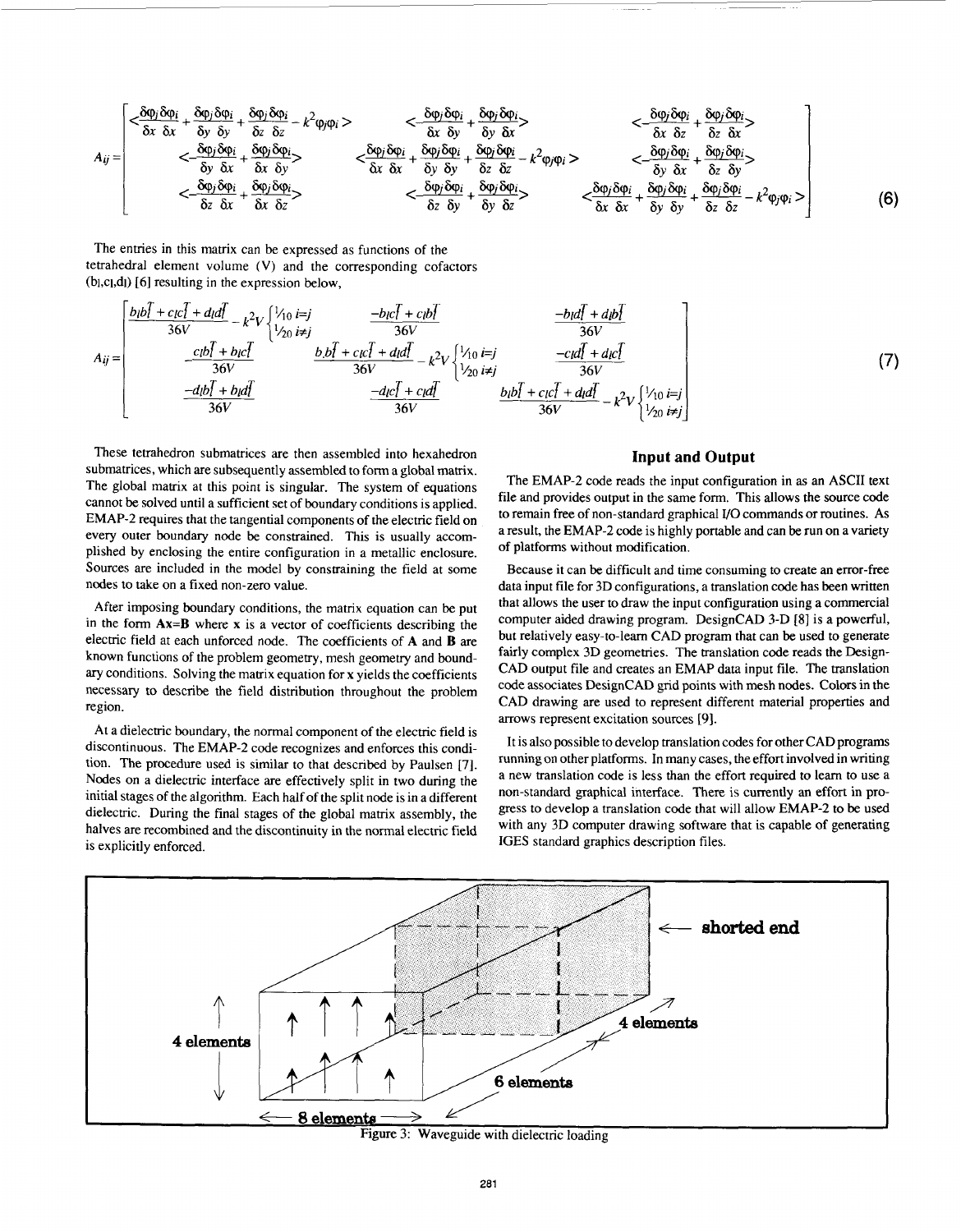

Figure 4: Vertical E-fieldin dielectric loaded waveguide

Output from the EMAP code consists of a listing of the node coordinates and the electric field strength at each node. This data can be easily read by a variety of spreadsheet programs and rearranged, plotted, or manipulated as desired.

#### **Examples**

As an illustration of how EMAP-2 can be used, two sample configurations are analyzed below. The first configuration is the dielectric loaded waveguide illustrated in Figure 3. This waveguide is shorted at one end and driven in the TEio mode. The vertical electric field strength **is** plotted as a function of position along the center of the waveguide in Figure **4.** With or without the dielectric loading, there is very good agreement between the finite element model and analytical results calculated using standard transmission line theory.

A simple configuration resembling a printed circuit board in an enclosure is illustrated in Figure 5. It consists of a rectangular ring on a dielectric slab in a metal box. The ring is driven by a 5 volt/cm electric field at one end. [Figure](#page-5-0) 6 shows the amplitude of the x-component of the electric field in the plane of the ring at three frequencies. The rin



Figure *5:* A simple circuit configuration

behaves like a shorted transmission line. At most frequencies the field is largely confined to the interior of the ring and the expected standing wave pattern is observed (Figure 6a. and 6b.). However, at frequencies that excite a resonance of the enclosure, the field outside the ring can be much stronger than the field within the ring (Figure 6c.).

## **Summary**

EMAP-2 is a relatively easy-to-use 3D finite element modeling code. It is primarily intended for educational and research applications, but it is capable of modeling configurations of interest to EMC engineers. EMAP-2 is available by anonymous ftp from *[emclah.ee.umr.edu.](http://emclah.ee.umr.edu)* It is free-of-charge, free-of-technical-support, and free-of-warranty. Nevertheless, it is a powerful electromagnetic modeling code and it is capable of analyzing useful, three-dimensional configurations that are beyond the scope of many commercial finite element software packages.

#### **Acknowledgement**

Development of the EMAP-2 modeling code was funded by a grant from Intel Corporation. Don Weiss, from the Intel Desktop Computer Division in Hillsboro, Oregon, played a key role in defining and supporting this project.

#### **References**

11)D. R. Lynch and K. D. Paulsen, "Origin of vector parasites in numerical Maxwell solutions," IEEE Trans. on Microwave Theory and *Techniques,* vol. 39, no. 3, pp. 383-394, Mar. 1991.

[2]D. R. Lynch and K. D. Paulsen. "Elimination of vector parasites in finite element Maxwell solutions," *lEEE Truns. on Microwave Theory and Techniques,* vol. 39, no. *3.* pp. 395-304, Mar. 1991.

[3]T. H. Hubing, M. W. Ali, and *G.* K. Bhat, "EMAP: a 3-D, finite element modeling code for analyzing time-varying electromagnetic fields," to be published in the *Journal of the Applied Computational Electromagnetics Sociev* special issue on Computer Applications in Electromagnetics Education

[4]G. L. Maile, "Three-dimensional analysis of electromagnetic problems by finite element methods," Ph.D. Dissertation, University of Cambridge, **U.K.,** Dec. 1979.

[SIP. P. Silvester and R. L. Ferrari, *Finite Elements for Electricd Engineers, 2nd ed.,* Cambridge University Press, Cambridge, England, 1989.